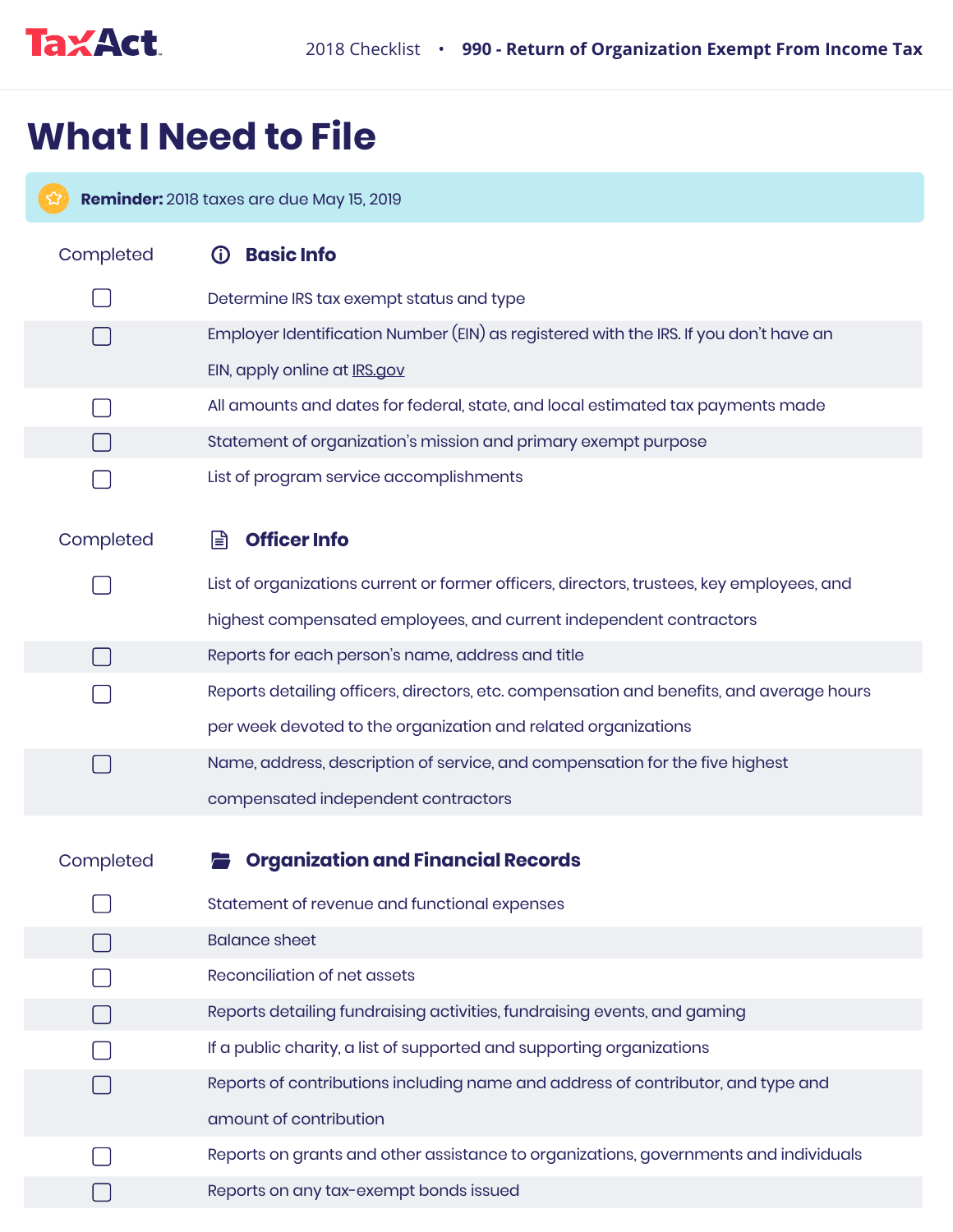

## **What I Need to File**

**Reminder:** 2018 taxes are due May 15, 2019 Completed **Organization and Financial Records** Reports on related organizations and unrelated partnerships Reports detailing transactions with interested parties  $\Box$ Information regarding governing body and management, governance policies, and disclosure practices  $\Box$ Compiled, reviewed or audited financial statements Information regarding any unrelated business income Bank and credit card records to support day-to-day expenses  $\Box$ Copy of all Form(s) 1099 and W-2 issued Reports detailing all federal unemployment, Social Security, and Medicare tax paid (940 and 941) Reports of state and local payroll tax paid  $\Box$ Completed **Asset Records** Prior year depreciation schedules detailing asset cost, date placed in service,  $\Box$ prior depreciation, and business use percentage Date of purchase, cost, trade-in allowance, and business use percentage for all assets acquired during the tax year Date of purchase, cost, sales proceeds, trade-in allowance, expenses of the sale, and accumulated depreciation for all assets disposed of during the tax year Mileage log for each owned or leased vehicle (business use and total use)

Reports for business use percentage and actual expenses for each owned

vehicle (gas and maintenance costs)